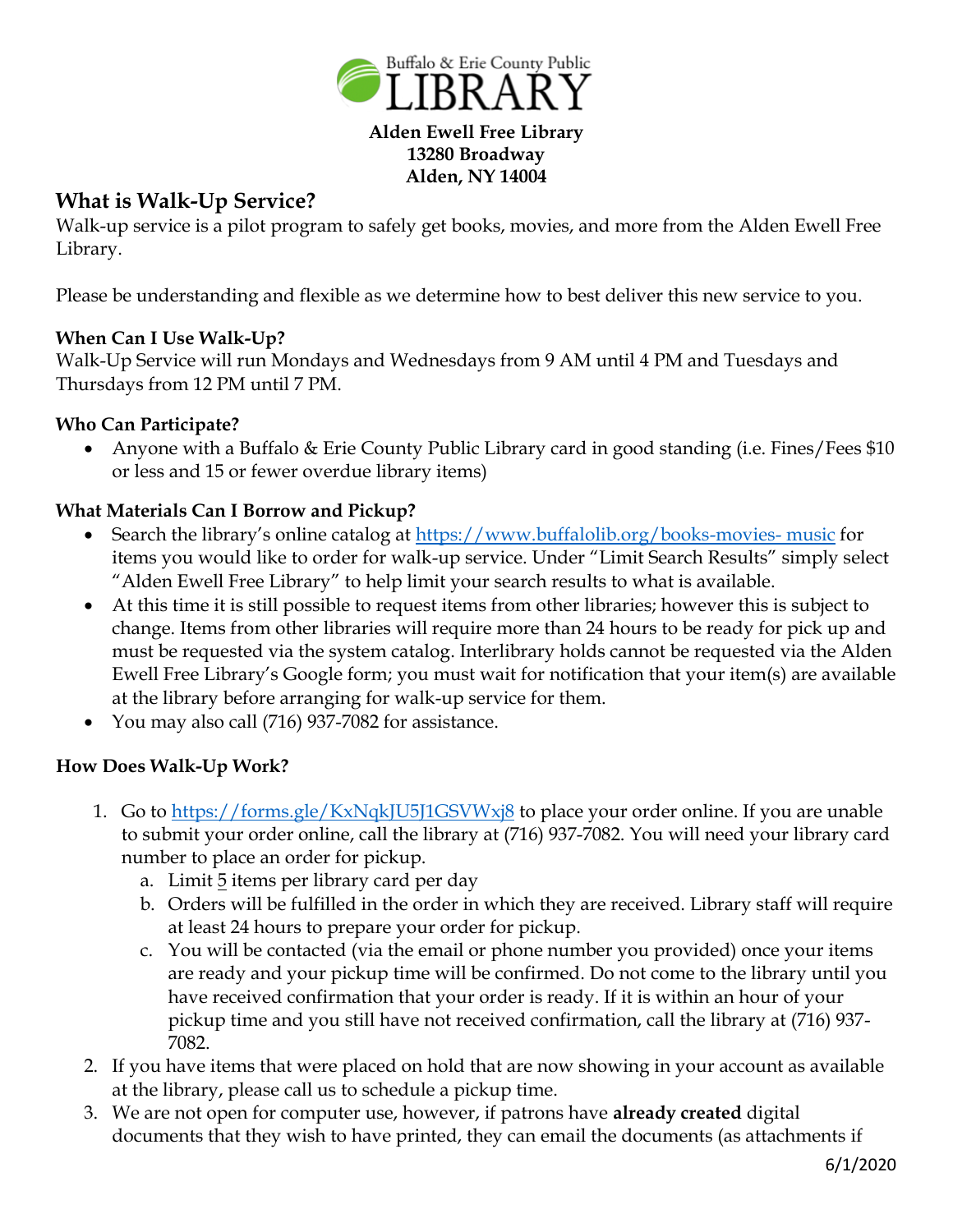

#### **Alden Ewell Free Library 13280 Broadway Alden, NY 14004**

possible) and printing instructions (number of copies, etc.) to [aldenfreelibrary@gmail.com](mailto:aldenfreelibrary@gmail.com) and schedule a pickup time by phone or email.

4. Patrons who wish to utilize fax or copy services can call or email to make arrangements.

### **Walk-Up Procedure:**

- 1. Arrive at the designated date and time.
- 2. Go to the door of the library (front, street facing or back, handicapped entrance) that you selected for pick-up.
- 3. Wear a mask or face covering and wait outside until you are sure no one is in the library's foyer area. If there is someone inside the foyer area, step away from the door and wait outside at a socially acceptable distance of at least 6 feet until they leave the area.
- 4. A staff member, following social distancing guidelines and all applicable health and safety measures, including but not limited to wearing masks, frequent handwashing and/or use of hand sanitizer and gloves, will have left your item(s) in a bag on the table in the foyer prior to your appointed pick up time. The bag will have the library card holder's name on it.
- 5. You may pick up your materials and leave; if you have any returns with you they may be deposited in the drop box along the side of the building or left on the table for a staff member to pick up.
- 6. The pick-up table will be disinfected between each patron use.

## **What If I Am Unable to Walk-Up to the Library?**

In extenuating circumstances, if you are unable walk-up to the Library, a staff member can deliver the items to your vehicle. Please request this accommodation when you place your order.

- 1. While obeying all current traffic laws and restrictions, park as close to the library as possible.
- 2. Call the library when you arrive and confirm your name as well as your vehicle model and color.
- 3. Wear a mask or face covering and stay in your vehicle.
- 4. Pop your trunk or have the passenger side window open.
- 5. A staff member using social distancing as well as health and safety measures including, but not limited to wearing masks, frequent handwashing and/or use of hand sanitizer and gloves, will place the items in your trunk or car.

#### **Where Do I Return My Items?**

- 1. Items will remain on your account after you return them for a minimum of 96 hours.
- 2. Returned library items will be quarantined for at least 96 hours to ensure the safety of our patrons and staff. All items will be backdated to the date of their return; materials returned on time will not accrue any fines.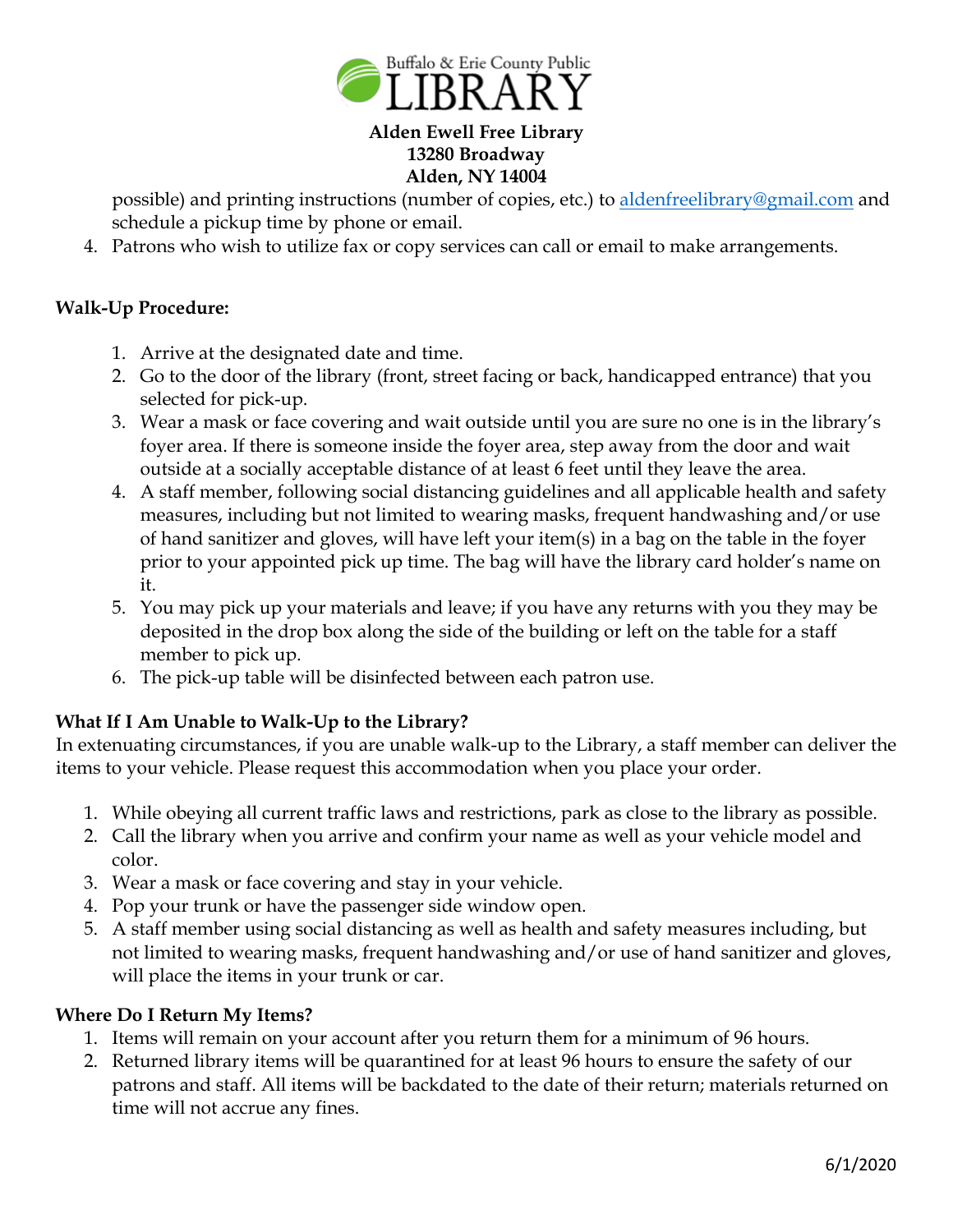

#### **Alden Ewell Free Library 13280 Broadway Alden, NY 14004**

- 3. You may return items to the Alden Ewell Free Library book drop, or any open B&ECPL book drop.
- 4. If you are picking up materials via walk-up service, you may leave returns on the pick-up table for a staff member to retrieve.